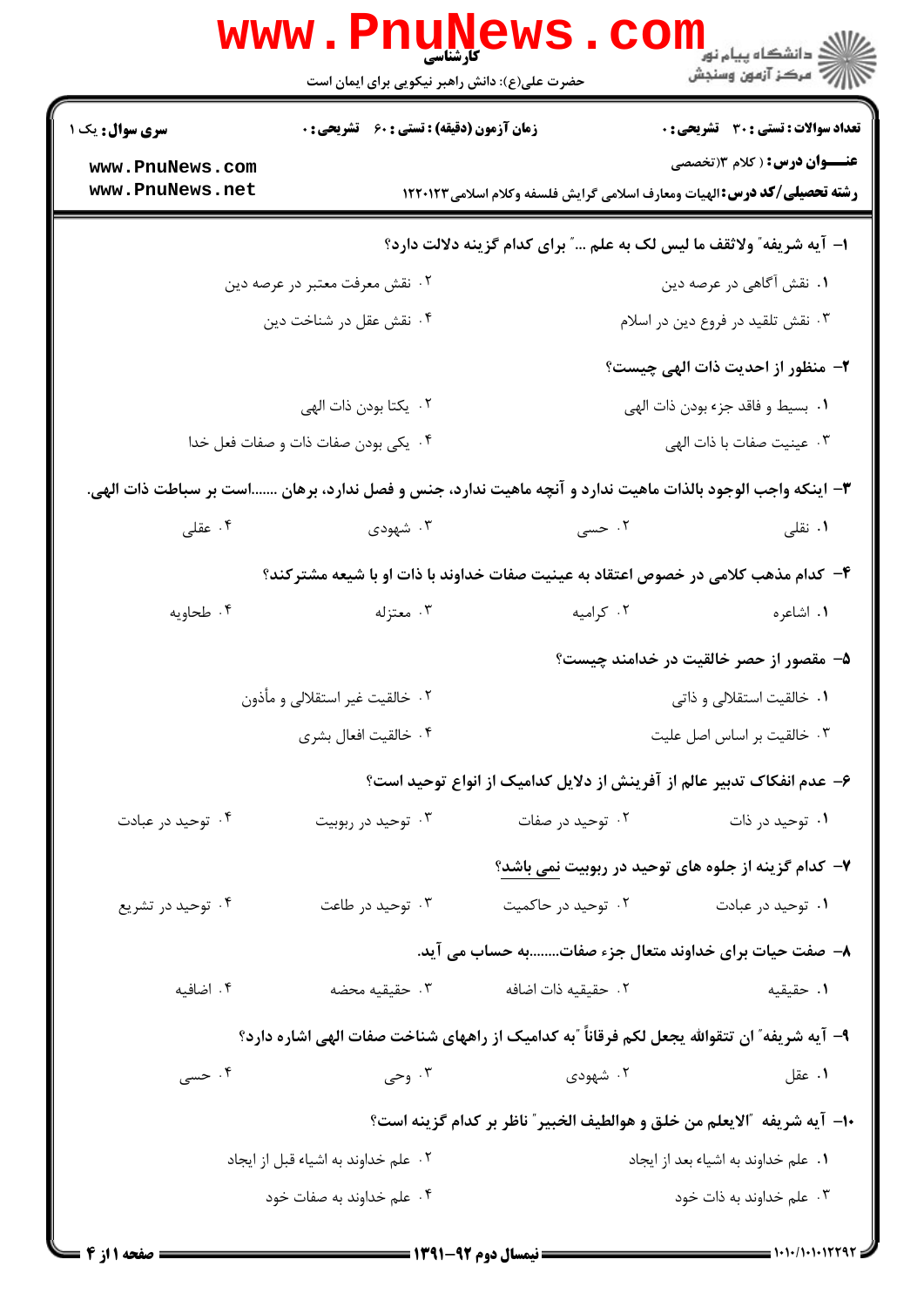|                                                                                        | <b>www.PnuNews</b>                                 |                                                                                            | دانشگاه پيام نور<br>ا∛ مرکز آزمون وسنجش                                                                                                                                |
|----------------------------------------------------------------------------------------|----------------------------------------------------|--------------------------------------------------------------------------------------------|------------------------------------------------------------------------------------------------------------------------------------------------------------------------|
|                                                                                        | حضرت علی(ع): دانش راهبر نیکویی برای ایمان است      |                                                                                            |                                                                                                                                                                        |
| <b>سری سوال :</b> ۱ یک<br>www.PnuNews.com<br>www.PnuNews.net                           | <b>زمان آزمون (دقیقه) : تستی : 60 ٪ تشریحی : 0</b> |                                                                                            | <b>تعداد سوالات : تستي : 30 ٪ تشريحي : 0</b><br><b>عنـــوان درس:</b> کلام ۱۳تخصصی )<br><b>رشته تحصیلی/کد درس:</b> الهیات ومعارف اسلامی گرایش فلسفه وکلام اسلامی1۲۲۰۱۲۳ |
|                                                                                        |                                                    |                                                                                            | <del>۱۱</del> - کدام گزینه <u>نادرست</u> است؟                                                                                                                          |
|                                                                                        |                                                    |                                                                                            |                                                                                                                                                                        |
| ۰۲ اتقان آفرینش بر علم آفریننده دلالت دارد<br>۰۴ تجرد از ماده ملاک علم حضوری نمی باشد  |                                                    | ۰۱ عالم همچنان که فعل خداوند است، علم او نیز می باشد<br>٠٣ عطا كننده يك كمال، فاقد آن نيست |                                                                                                                                                                        |
| ۱۲– در پاسخ به این شبهه که علم به جزئیات مستلزم تغییر در علم خداوند است می توان گفت که |                                                    |                                                                                            |                                                                                                                                                                        |
|                                                                                        |                                                    |                                                                                            |                                                                                                                                                                        |
| ۰۲ علم خداوند به اشیاء علم حضوری است<br>۰۴ علم خداوند از طریق ابزار حسی انتزاع می شود  |                                                    | ٠١ علم خداوند به اشياء علم حصولي است<br>۰۳ علم خداوند از طريق احاطه به اشياء است           |                                                                                                                                                                        |
|                                                                                        |                                                    |                                                                                            |                                                                                                                                                                        |
|                                                                                        | ۰۲ مدرک فاعل بودن خداوند                           |                                                                                            | <b>۱۳</b> - منظور از حی بودن خداوند چیست؟                                                                                                                              |
|                                                                                        | ۰۴ قادر بودن خداوند                                | ٠١. فاعل بودن خداوند<br>۰۳ مدرک بودن خداوند                                                |                                                                                                                                                                        |
|                                                                                        |                                                    |                                                                                            |                                                                                                                                                                        |
|                                                                                        |                                                    |                                                                                            | ۱۴– منظور از توصیف خدا به اراده چیست؟                                                                                                                                  |
| ۰۲ فاعل مضطر بودن خدا                                                                  |                                                    | ۰۱ فاعل مختار بودن خدا<br>۰۳ عامل خروج از قوه به فعل                                       |                                                                                                                                                                        |
|                                                                                        | ۰۴ عامل تبديل از قوه به فعل                        |                                                                                            |                                                                                                                                                                        |
|                                                                                        |                                                    |                                                                                            | 1۵– در مبحث کلام الهی کدام گروه از کلام خدا به ″ کلام فعل″ تعبیر می کنند؟                                                                                              |
| ۰۴ شیعه                                                                                | ۰۳ حکما                                            | ۰۲ معتزله                                                                                  | ٠١. اشاعره                                                                                                                                                             |
|                                                                                        |                                                    |                                                                                            | ۱۶– كدام مذهب كلامي معتقد به قديم بودن كلام خدا (قرآن) است؟                                                                                                            |
| ۰۴ ماتريديه                                                                            | ۰۳ اشاعره                                          | ۰۲ شیعه                                                                                    | ۰۱ معتزله                                                                                                                                                              |
|                                                                                        |                                                    |                                                                                            | ١٧– در مبحث قديم يا حادث بودن قرآن ، موضع اهل بيت (عليهم السلام) چه بوده است؟                                                                                          |
|                                                                                        |                                                    |                                                                                            | ۰۱ غوطه ور شدن در این مسئله                                                                                                                                            |
|                                                                                        |                                                    |                                                                                            | ۰۲ تحقیق کردن در این مسئله در هر شرایط                                                                                                                                 |
|                                                                                        |                                                    | ۰۳ ابراز رأی خود در فضای غیر آلوده مبنی بر مخلوق بودن قرآن                                 |                                                                                                                                                                        |
|                                                                                        |                                                    |                                                                                            | ۰۴ ابراز رأی خود مبنی بر قدیم بودن قرآن                                                                                                                                |
|                                                                                        |                                                    |                                                                                            | ۱۸– حکمت در اصطلاح متکلمان اگر به عنوان وصف فعل واقع شود به چه معنی است؟                                                                                               |
|                                                                                        | ۰۲ اتقان فعل و منزه بودن فاعل از امور ناشايست      |                                                                                            | ۰۱ علم افضل و اکمل                                                                                                                                                     |
|                                                                                        | ۰۴ منع                                             |                                                                                            | ۰۳ دستیابی به حق به وسیله علم و عقل                                                                                                                                    |
|                                                                                        |                                                    |                                                                                            |                                                                                                                                                                        |

1.1.11.1.1229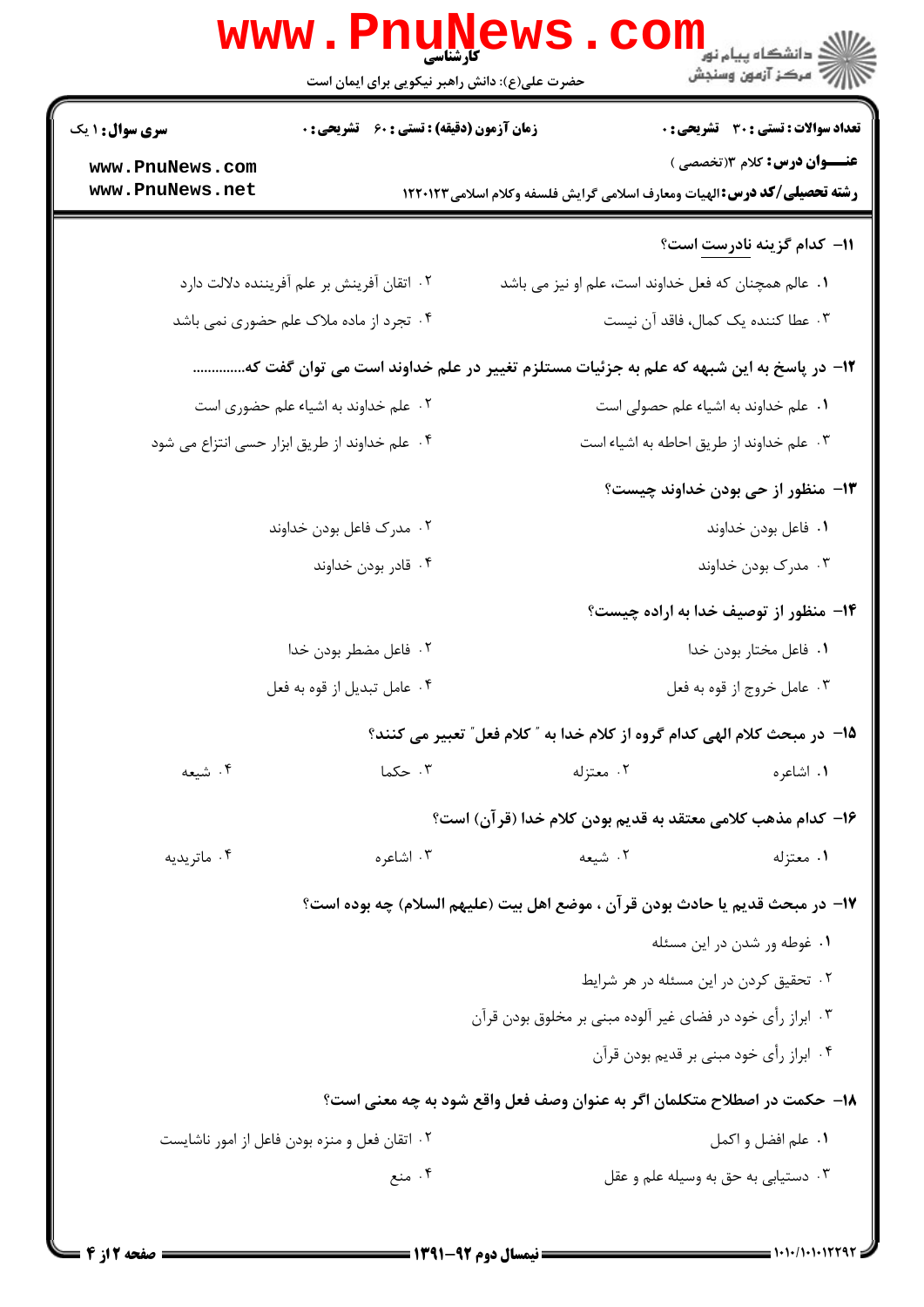|                                                                                       | www.PnuNews<br>حضرت علی(ع): دانش راهبر نیکویی برای ایمان است                                     |                                                                                                | ڪ دانشڪاه پيا <sub>م</sub> نور<br>7- مرڪز آزمون وسنڊش                               |  |  |
|---------------------------------------------------------------------------------------|--------------------------------------------------------------------------------------------------|------------------------------------------------------------------------------------------------|-------------------------------------------------------------------------------------|--|--|
| <b>سری سوال : ۱ یک</b><br>www.PnuNews.com                                             | <b>زمان آزمون (دقیقه) : تستی : 60 ٪ تشریحی : 0</b>                                               |                                                                                                | <b>تعداد سوالات : تستی : 30 ٪ تشریحی : 0</b><br><b>عنـــوان درس:</b> کلام ۱۳تخصصی ) |  |  |
| www.PnuNews.net                                                                       |                                                                                                  | <b>رشته تحصیلی/کد درس: ا</b> لهیات ومعارف اسلامی گرایش فلسفه وکلام اسلامی ۱۲۲۰۱۲۳              |                                                                                     |  |  |
| ١٩- اين عبارت تعريف كدام نوع از عدل است " انه لايكف نفسأ فوق طاقتها و لايهمل تكليفأ " |                                                                                                  |                                                                                                |                                                                                     |  |  |
| ۰۴ عدل تشریعی                                                                         | ۰۳ تعريف لغوي عدل                                                                                | ۰۲ عدل اجزایی                                                                                  | ۰۱ عدل تکوینی                                                                       |  |  |
|                                                                                       |                                                                                                  |                                                                                                | ۲۰– کدام آیه دلالت بر همه مراتب قسط دارد؟                                           |  |  |
|                                                                                       | ٢. ونضع الموازين القسط ليوم القيامه                                                              | ١.  شهدالله لااله الاهو والملائكه و اولوالعلم قائماً بالقسط                                    |                                                                                     |  |  |
|                                                                                       | ۴. ولانكف نفسأ الا وسعها                                                                         | ٠٣  وانزلنا معهم الكتاب والميزان ليقوم الناس بالقسط                                            |                                                                                     |  |  |
| <b>۲۱</b> - کدام گزینه محل نزاع بین قائلان به حسن و قبح عقلی و منکران آن است؟         |                                                                                                  |                                                                                                |                                                                                     |  |  |
|                                                                                       |                                                                                                  |                                                                                                | ۰۱ سازگاري و ناسازگاري با طبع                                                       |  |  |
|                                                                                       |                                                                                                  |                                                                                                | ۰۲ موجب کمال یا نقص بودن برای نفس                                                   |  |  |
|                                                                                       |                                                                                                  | ۰۳ آنچه موجب ستایش یا مذمت فاعل آن توسط عقل می شود                                             |                                                                                     |  |  |
|                                                                                       |                                                                                                  |                                                                                                | ۰۴ موافقت یا مخالفت با غرض و مصلحت                                                  |  |  |
|                                                                                       |                                                                                                  | ٢٢- افعال صادره از فاعل مختار دارای حسن وقبح  است.                                             |                                                                                     |  |  |
| ۰۴ ذاتی و عقلی                                                                        | ۰۳ شرعی                                                                                          | ۲. ذاتی                                                                                        | ۰۱ عقل                                                                              |  |  |
| <b>۳۳</b> − کدام گزینه بیانگر نظریه حکما در نفی غایت و غرض از افعال خداوند است؟       |                                                                                                  |                                                                                                |                                                                                     |  |  |
|                                                                                       |                                                                                                  | ٠١. حكما از فعل مطلق خداوند وجود غرض را نفي كرده اند                                           |                                                                                     |  |  |
|                                                                                       | ۰۲ حکما از صادر اول وجود غرض را نفی کرده اند                                                     |                                                                                                |                                                                                     |  |  |
|                                                                                       |                                                                                                  | ۰۳ حکما از فعل مطلق خداوند و فعل اول او وجودغرض زايد بر ذات الهي را نفي کرده اند               |                                                                                     |  |  |
|                                                                                       |                                                                                                  | ۰۴ حکما از فعل مطلق خداوند و فعل اول او وجود غرض را نفی کرده اند                               |                                                                                     |  |  |
|                                                                                       |                                                                                                  | ۲۴– به عقیده اشاعره کدام آیه می تواند دلیلی برای تجویز تکلیف به مافوق طاقت از سوی خداوند باشد؟ |                                                                                     |  |  |
| ٠٢ ماكانوا يستطيعون السمع و ماكانوا يبصرون                                            |                                                                                                  | ٠١. فلما زاغوا ازاغ الله قلوبهم                                                                |                                                                                     |  |  |
|                                                                                       | ۰۴ وقد كانوا يدعون الى السجود و هم سالمون<br>٣.  وقالوا لو كنا نسمع اونعقل ماكنا في اصحاب السعير |                                                                                                |                                                                                     |  |  |
|                                                                                       |                                                                                                  | ٢٥- در اصطلاح متكلمان لطفي كه منجر به وقوع تكليف شود، لطف  ناميده مي شود.                      |                                                                                     |  |  |
| ۰۴ ترک معصیت                                                                          | ۰۳ انجام طاعت                                                                                    | ۰۲ مقرب                                                                                        | ۰۱. محصل                                                                            |  |  |
| ۲۶- در مبحث کیفیت صدور افعال بندگان، بر اساس نظریه کسب، فاعل افعال کیست؟              |                                                                                                  |                                                                                                |                                                                                     |  |  |
|                                                                                       | ۰۲ انسان                                                                                         |                                                                                                | ۰۱ انسان بر سبیل حقیقت                                                              |  |  |
|                                                                                       | ۰۴ خدا بر سبیل مجاز                                                                              |                                                                                                | ۰۳ خدا بر سبيل حقيقت                                                                |  |  |
| صفحه 3 از                                                                             |                                                                                                  |                                                                                                |                                                                                     |  |  |